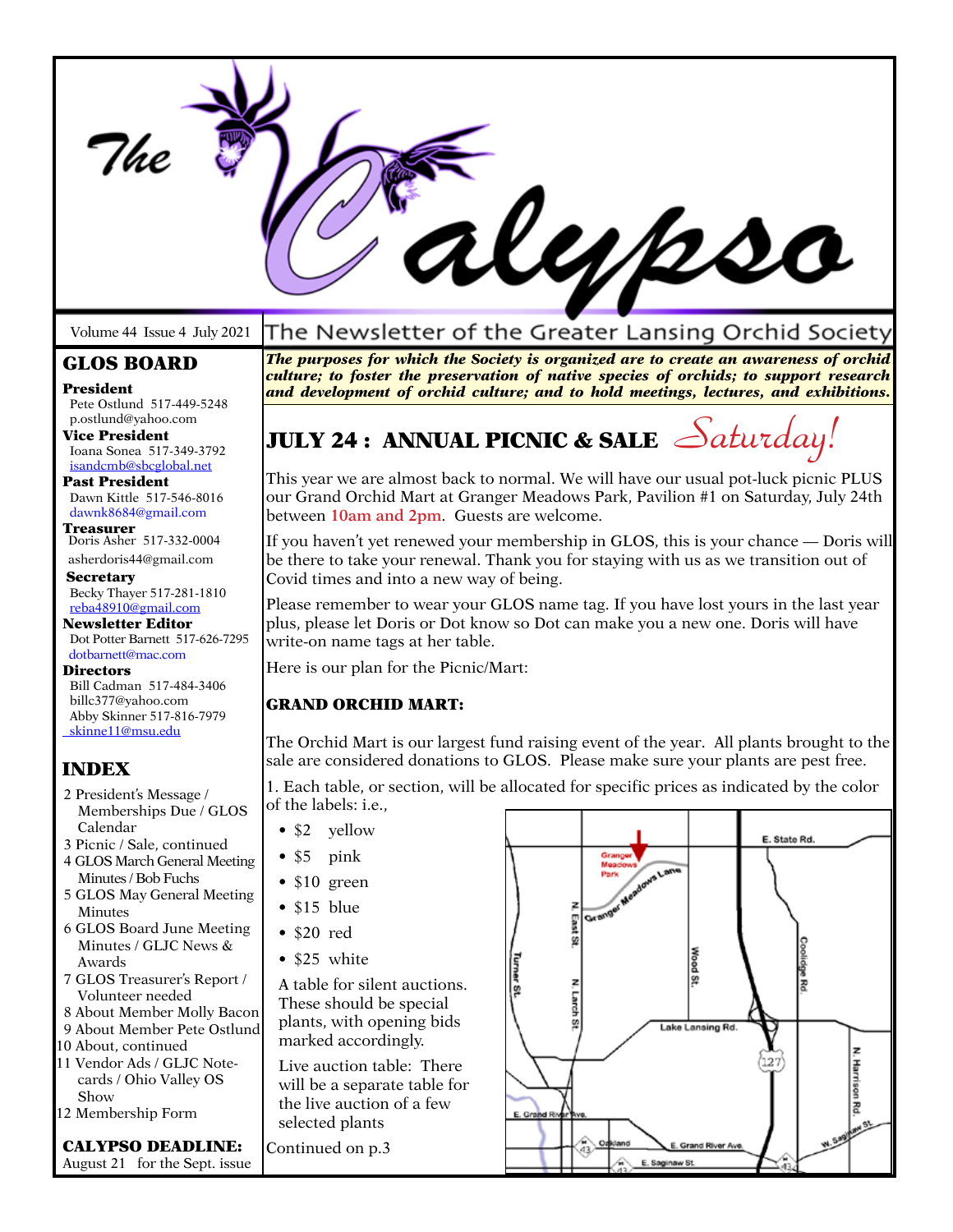# PRESIDENT'S MESSAGE -- Pete Ostlund

It's been an "interesting" year so far ("interesting" in the sense of how you use that word when can't really say you really like something or find it good, so it's "interesting"). But finally it appears that some semblance of normalcy is coming. But it will be a new normal for GLOS. We realize that using Zoom gives us a tool to hear from speakers around the country and the world at minimal cost to the society. And we can use Zoom to keep in touch with members that might not otherwise be able to make an in-person meeting. So expect to see the use of Zoom going forward, whether we join a meeting from home or attend a meeting in person.

Our picnic is coming up July 24, from 10:00 AM to 2:00 PM, at the same location as it's been in the past several years. This year we are planning to hold the PICNIC as well as have the plant sale. Please mark your calendars and get plants you plan to donate ready to this fund-raising effort. And while you're at the picnic, pick out a new orchid to try growing; after all they are cheap and if you're not successful, at least you may have learned something for the next time you try a new type of orchid.

Our August general meeting (August 21 at 7 PM) will be another zoom meeting on the topic of Sarcochilus. Alan Koch from Gold Country Orchids in California will be speaking. Then our new normalcy kicks in. Our meetings will generally be held the second Saturday of the month (no longer the third Saturday in order to avoid conflicts with the Great Lakes Judging Center activities), and during the colder months, we'll have meetings at 2:00 PM rather than 7:00 PM (to avoid night time driving and potentially more difficult road conditions). So our September meeting is September 11 at 7 PM, and our November meeting is November 13 at 2:00 PM. These are both meetings are planned to be in-person. Details of these meetings will be provided in future newsletters (Calypso).

And last but certainly not least, we have begun planning for our annual GLOS show at MSU. It will be held February 26 & 27, 2022. Please save the date (and the preceding Thursday and Friday to help with set up if you are able).

I hope you can make it to the picnic. It will be very good to see all of you in person, and be able to share some time together once again.

### MEMBERSHIP YEAR DRAWS TO A CLOSE - Doris Asher, Membership Committee

Since the Society's fiscal year runs from July 1 to June 30 of each year, members for the 2020-2021 year who have not yet renewed their membership for 2021-2022 are now in arrears, and this July newsletter is the last one they will receive. Annual dues are \$8.00 for an individual plus an additional \$4.00 for each additional household member. For members who want to save significant money over time, the Society offers a life membership for a one-time payment of \$80.00. Forty-four people have already taken advantage of the life membership.

Please make checks payable to GLOS and send them to Treasurer Doris Asher, 277 N Hagadorn Road, East Lansing, MI 48823. Or, save a stamp and pay Doris in person when you come to our Picnic on July 24th!

So far, 58 households (65 individuals) have already paid their dues for the coming year; we need to hear from 29 members who have not yet renewed. (These numbers accurate as of Wednesday, June 23, 2021.)

(Members who have not yet paid for the coming year have their names highlighted in yellow on the mailing label on this issue. Such members need to pay at this time so they will not miss any issues of The Calypso. The Editor will contact those members receiving their newsletters electronically to remind those who have not yet renewed to do so.)

# GLOS CALENDAR OF EVENTS

- $\rightarrow$  July 24 Picnic and Grand Orchid Mart will occur July 24 between 10 am and 2 pm, at the Granger Meadows Park, Pavilion 1
- 
- ➜ August 21, 2021 at 7:00 PM in person at the Obedience Training Club of Greater Lansing, Apollo Dr., Lansing
- → September 11, 2021 at 7:00 PM in person at OTCGL Dr. John Freudenstein Coralroots and their kin, biology and diversity
- ▶ October All State Orchid Societies Meeting -- with Olaf Gruss: "News in Paphiopedilum, Phragmipedium and Selenipedium". The meeting location and format (In Person or Zoom) has not yet been determined.
- November 13, 2021 at 2:00 PM in person at OTCGL John Jaworski Growing Orchids from Seed.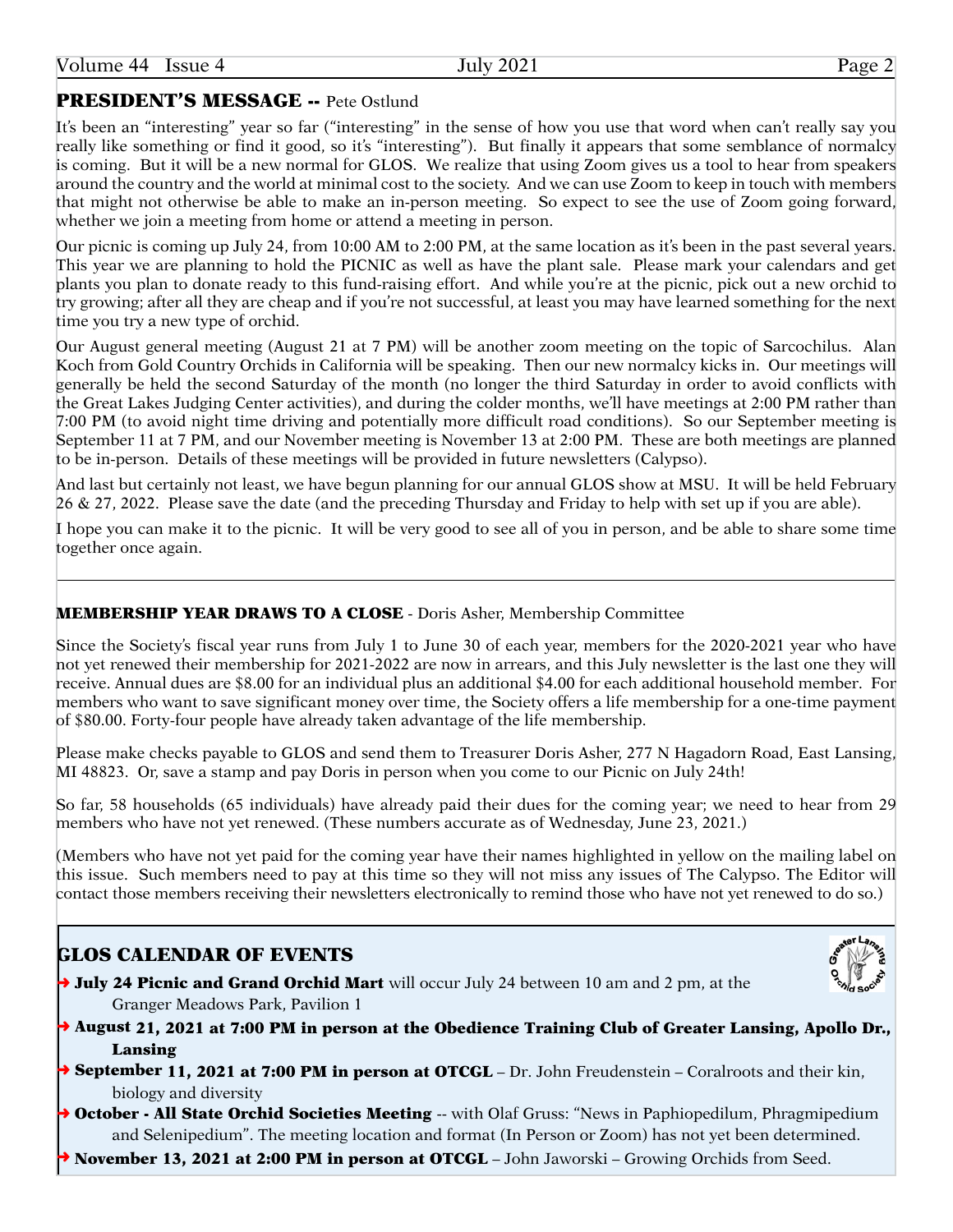| Volume 44 | Issue 4 | <b>July 2021</b> | Page |
|-----------|---------|------------------|------|

### PICNIC / PLANT SALE INFORMATION, continued from p.1

2. Please predetermine the prices for the plants (etc) you bring for sale, and let the volunteer who greets you know so he/she can give you the appropriate price labels for your plants. If you have your plants all priced before you arrive, it will go more smoothly. Also remember that if you bring something to sell, make sure you take it home if it is unsold (or make arrangements with someone else to do that). Otherwise it will likely be thrown away.

3. Please bring your plants between 9 and 9:30 so sales can begin promptly at 10:00.

4. Silent auction sales will end at 11am.

5. Live auction will begin at 11am, shortly after the close of the silent auction.

6. Before you leave, please settle up with Doris for the purchases you made. Turn in your colored plant labels and any silent auction sheets for plants that you successfully bid on. Doris will track who makes purchases and the amounts during the live auction. Paper/pen will be provided if you wish to track your purchases.

### POT-LUCK PICNIC

As in the past, a section of tables will be available for food and drink. GLOS will provide water, ice and hand sanitizer. Please provide your own tableware as well as a dish to share with all of us.

We hope to open the food line sometime after 11am, after plant sales are completed. We don't know what the weather holds for that day, but we have reserved the pavilion earlier than usual in order to escape the heat of the day as much as possible. The pavilion is reserved for us until 2:00pm.

### *COVID CONCERNS:*

We will follow the guidelines promulgated by the State of Michigan:<https://www.michigan.gov/coronavirus>/

### **SUMMARY**

### *Schedule:*

*Before 10:00 am -- If you are bringing something to sell or for the auction, please bring no later than 9:30 am.*

*9:30-10:00 -- final pricing of sale items -- please predetermine prices for your donations* 

*10:00 am -- official start of sales (Please come early for best selection)*

*11:00 am -- end of silent auction sales (Any unsold plants will be auctioned or should be taken home)*

*11:00 am -- live auction begins* 

*We will eat at approximately half-way through the live auction, approximately 11:30* 

*We will have a short GLOS meeting for announcements before finishing the live auction.*

*Settle your purchases with Doris before you leave.* 

*Clean-up after all sales are completed and we have finished eating*

### WEAR YOUR SOCIETY NAME TAG TO OUR PICNIC

Your Society's Membership Committee no longer collects and holds members' name tags. Each member keeps his or her own GLOS name badge.

Please remember to wear your badge to our Picnic. Let's help everyone greet everyone by name by wearing a name tag.

(If you have lost your name tag, kindly let either Dot or Doris know. Dot will prepare a replacement for you.)

Doris Asher, Chair Dot Barnett

### *Remember, you may post your orchid photos on our Facebook page.*

We are "Greater Lansing Orchid Society." To become a fan of GLOS, click on "join group" and you are in and can post. If you are not on Facebook but would just like to see our page, you can use this link:

<http://www.facebook.com/pages/Greater-Lansing-Orchid-Society/202834892618?ref=ts>

You can look around, but in order to become a fan, you need to sign up for Facebook.

If you want, you can send your photos to either Pete or Dot, who can post them for you.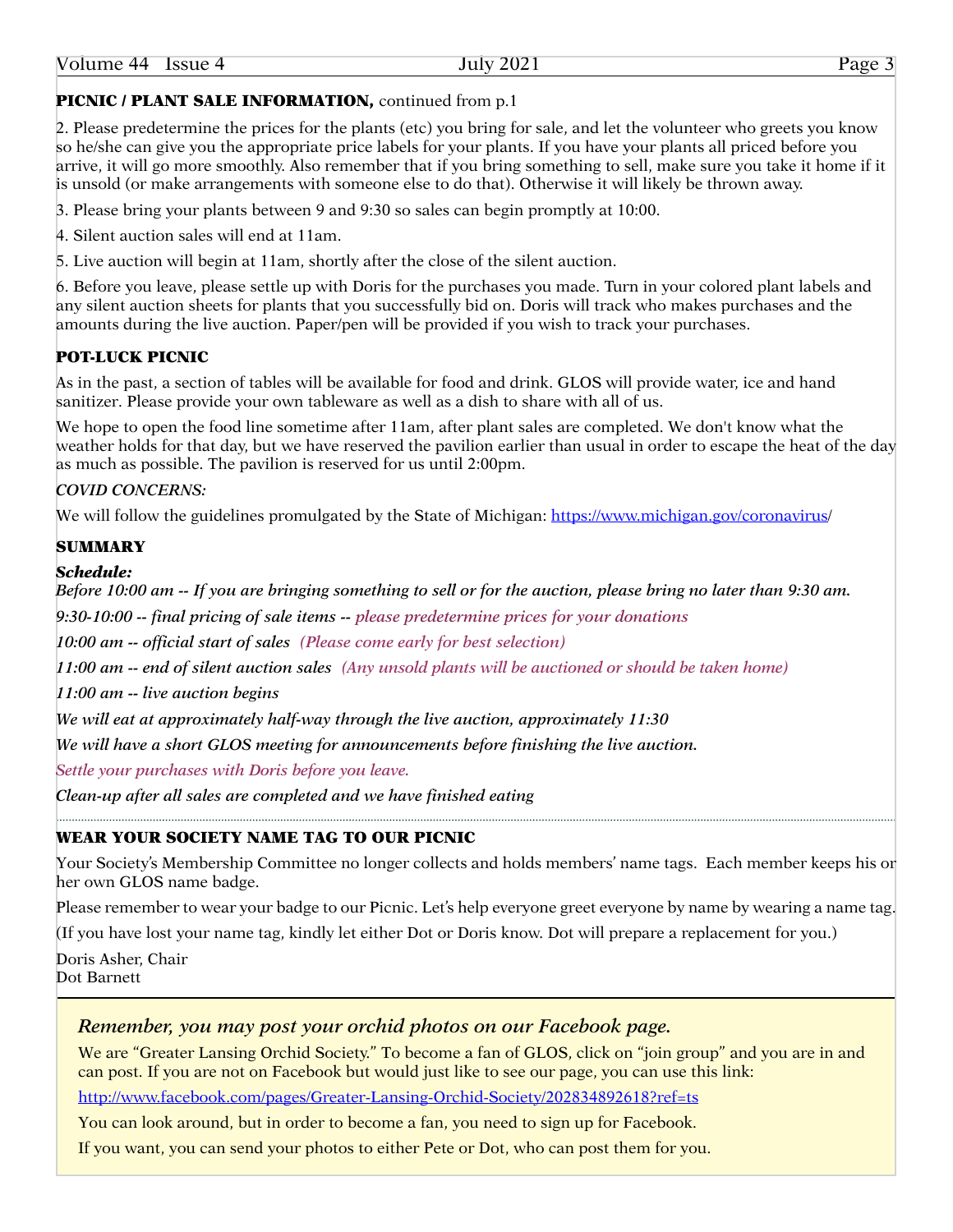| Volume 44 Issue 4 | <b>July 2021</b> | Page 4 |
|-------------------|------------------|--------|
|-------------------|------------------|--------|

# GLOS MEMBERSHIP MEETING MINUTES, May 15, 2021 - Submitted by Becky Thayer, Secretary

Pete Ostlund called the meeting to order at 7:00, there were 36 participants attending the Zoom meeting.

Dr. Bayer introduced himself; he is a Professor of Biology at the University of Memphis. He presented an interesting and informative video entitled Dendrobium: Jewels of Southeast Asia and the South Pacific, Part I Section Calyptrochilus. There was a robust  $Q \& A$  at the end of his video. Dr. Bayer kindly offered to send a link to the video so that members can watch it again (check your email for a link)

### *Announcements:*

The election has been tabulated and the officers were approved by unanimous vote:

President – Pete Ostlund Vice-President – Ioana Sonea Treasurer – Doris Asher Secretary – Becky Thayer Director – Bill Cadman Calypso editor – Dot Barnett Away Show Chair - Jerrie Nichols

The second director, Abby Skinner was not up for election this year.

Awards, The awards committee decided not to award an orchidist of the year but chose to give 2 Special Recognition Awards to Dot Barnett and Ioana Sonea for their efforts above and beyond during this trying time. Dot kept us all connected with the Calypso and additional email information. Ioana supervised the Zoom meetings and organized the virtual plant table. They both put in a lot of time and effort and it is appreciated by us all. They will receive a certificate.

### *Meetings:*

**The June meeting** will be the Great Lakes Judging Center Annual Seminar June 19 & 20. Doris reported that the agenda is:

Saturday June 19

10:00 to 10:20 Welcome

10:20 to 11:15 "Recent Trends in Complex and Novelty Paph Breeding" with Hadley Cash

11:20 to 11:55 "Paphiopedilum lowii" with Mark Whelan

12:00 to 12:55 "Cypripediums Unmasked" with Wayne Roberts

Sunday June 20

10:00 to 10:10 Welcome

10:10 to 10:45 "Tiny Paphs" with Deb Boersma

10:50 to 11:25 "Paphiopedilum venustum: The Pauper Prince of the Himalayas" with Dr. Leslie Ee

11:30 to 11:55 Slipper Q & A Forum

12:00 to 12:55 "Miniature Phragmipediums and Other Lines of Breeding" with Bill Goldner

This is a free Zoom meeting but you must register on the GLJC website at <GLJC.org>to attend. There will be limited judging after the Zoom meeting, contact Doris for more information at: [asherdoris44@gmail.com](mailto:asherdoris44@gmail.com)

**July 24 meeting** is our annual picnic and plant sale at Granger Meadows Park Lansing from 10am – 2pm watch the Calypso for more information.

**August meeting** will be in person at the new site on the Second Saturday of the month, watch the Calypso for more information.

**September meeting** is yet to be determined

**October 9 meeting** is the All State Meeting. Ioana reported that it is likely to be a Zoom meeting. Watch the Calypso for more details

There was discussion about meetings going forward, All 3 clubs that have been meeting together have enjoyed this format and we hope to continue in some way, possibly by having 4 in-person meetings (possibly including Zoom), 4 joint Zoom meetings (including with GLJC) through out the year. This is all still in the discussion stage, again watch the Calypso for more information

The Virtual Show Table was well represented and there were lively comments and questions and lots of praise. The meeting was ended at 8:45pm.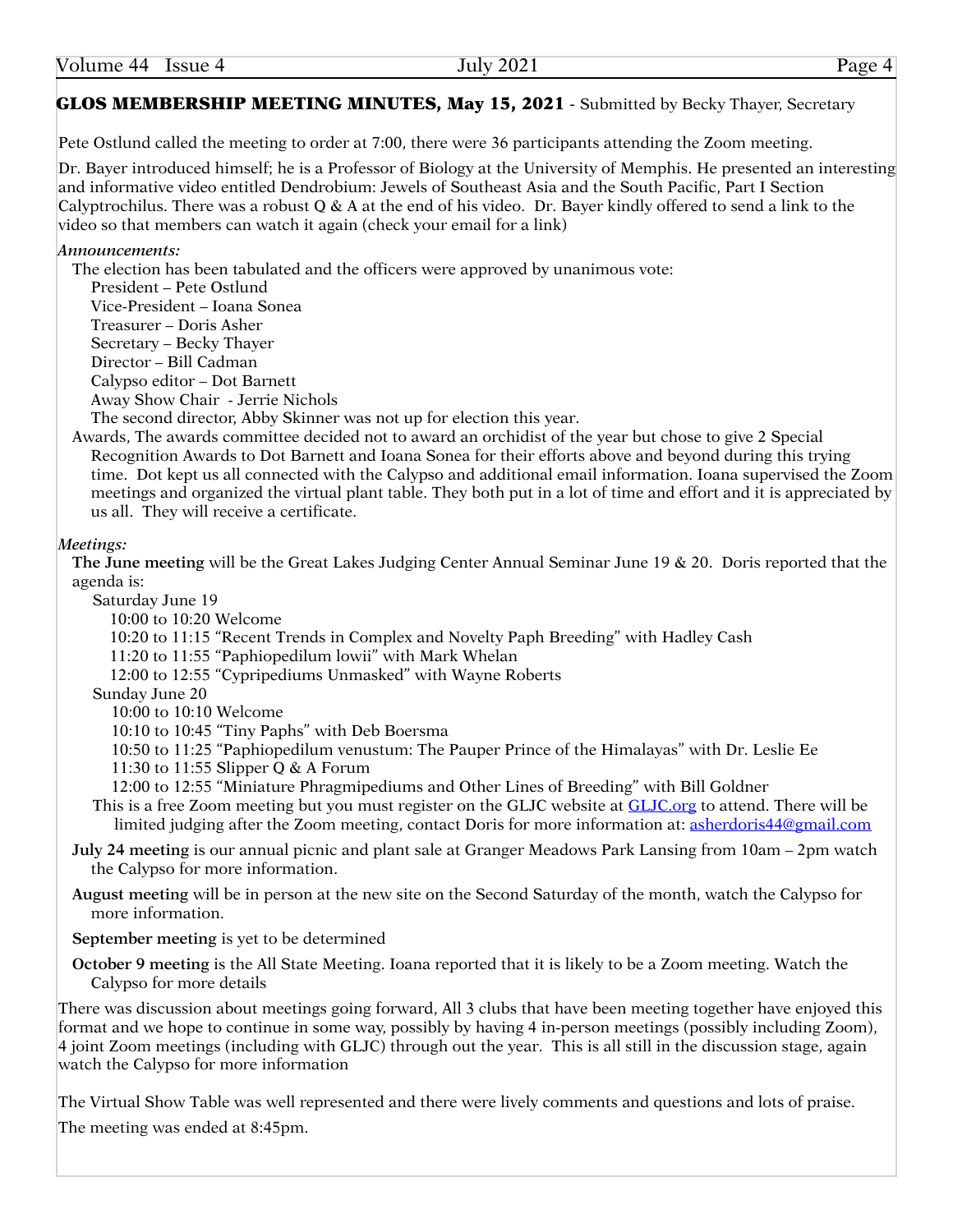Volume 44 Issue 4 **Issue 4 Contract Contract Automobile** July 2021 **Page 5** 

This meeting was held by Zoom and there were eight people in attendance: Pete Ostlund, Ioana Sonea, Becky Thayer, Doris Asher, Bill Cadman, Dot Barnett, Dawn Kittle and Abby Skinner.

Pete called the meeting to order at 7:00 pm.

Treasurer's report: Doris gave the treasurer's report:

- For period  $(4/ 1/21 5/28/21)$  there was a net income of \$216
- Year to date  $(7/1/20 5/28/21)$  there has been income of \$4,159, expenses of \$3,094.
- Currently under budget \$1,066
- Total assets \$18,966
- A more detailed report can be found elsewhere in the Calypso

Membership Report: The membership report was given by Doris:

- • Currently there are 94 members in 83 households.
- We received 10 renewals and 1 new membership since our April Board meeting.

Old Business:

- • We reviewed the past meetings; everyone agreed that they were pleased with the speakers and how the meetings went.
- There were only 2 items that will carry over to the new "To Do" list

New Business:

- 1) Future meeting topics/speakers:
	- a) June 19/20 GLJC slipper presentations
	- b) July 24, 2021 from 10 to 2 GLOS picnic or Grand Mart
	- c) August 21, 2021 at 7pm TBD
	- d) September 11, 2021 at 7:00 PM in person at OTCGL Dr. John Freudenstein Coralroots and their kin, biology and diversity
	- e) November 13, 2021 at 2:00 PM in person at OTCGL John Jaworski Growing Orchids from Seed.

2) Picnic / Grand Mart:

 After discussion it was decided that we would have a picnic with a potluck lunch. The society will provide ice, water, and hand sanitizer. Dot will draft a memo with the details and send it to the board for approval.

3) Finance Committee:

It is time to select the committee and prepare the annual budget. The committee is the Treasurer, President and a member who has not served as a voting board member in the previous twelve months. It was suggested that Tammy Scherer might be interested in serving; Pete will contact her.

- 4) Zoom meetings with other societies: Pete drew up a chart for future meetings alternating in-person, joint Zoom meetings and special events. The board approved the plan and we will use the chart as a guide starting in January.
- 5) Zoom meetings for GLOS in future:

There was much discussion about how to incorporate Zoom with an in-person meeting. There are many issues that need research and more discussion before a decision can be made. One important question that needs answering is does the membership want this. Pete will incorporate this question in the member survey. Another issue is lack of internet at OTCGL, Ioana will contact the church and ask if they are available and if they have internet access. It was decided that in-person meetings in the summer months (when we are on daylight savings time) would start at 7:00 PM but in the winter month (when we go off daylight savings time) the meetings would start at 2:00 PM.

6) 2022 Show Planning

We are planning on having a show Feb. 26 & 27 2022. Ioana will check with MSU about the facility. Doris will contact GLJC about the date. Pete will start contacting vendors in August.

7) Doris' request to divest herself of some GLOS items and duties

Doris has asked for someone to take over the meeting set up duties and storage of meeting equipment and supplies. Doris will write an article for the Calypso explaining the issue and asking for volunteers to take over the duties. It will also be a topic for discussion at the picnic.

8) Member Survey

Pete has drawn up a meetings format and topics survey for the membership. He will edit and re-send to the board for approval.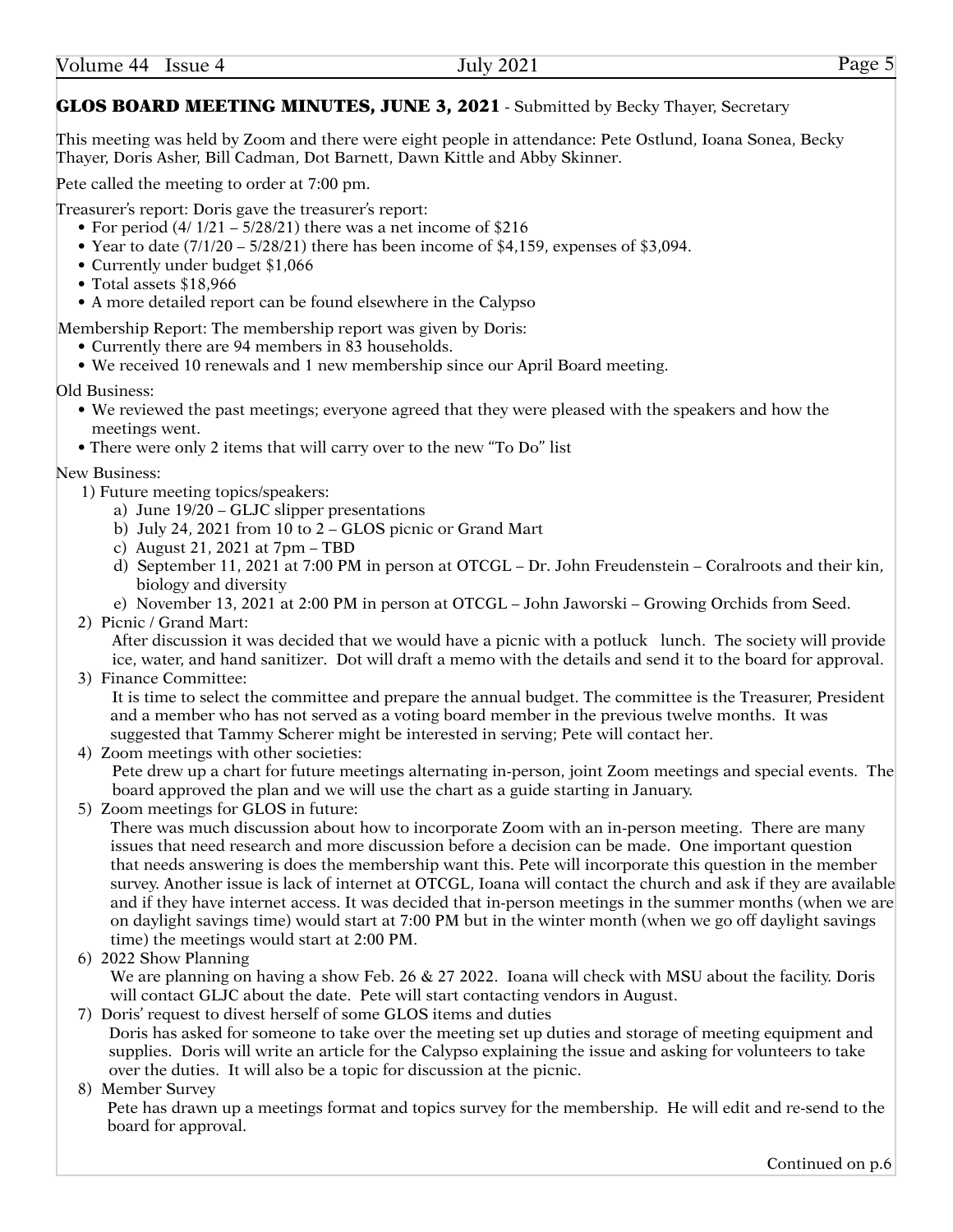# GLOS BOARD MEETING MINUTES - continued

To do list

- 1. Pete and Ioana will coordinate to assess Zoom options for OTCGL
- 2. Pete will re-draft the member survey and send to board
- 3. Dot will draft a picnic memo and send to board
- 4. Pete will ask Tammy to help with the finance committee
- 5. Ioana will check with MSU about the show hall availability
- 6. Ioana will check with the church on its availability and internet,
- 7. Pete will start to contact vendors in August
- 8. Doris will contact GLJC about our show dates.
- 9. Doris will write an article for the Calypso about meeting set up duties and volunteers

The next Board meeting will be August 5, 2021 via Zoom.

The meeting ended at 8:23 PM

# GREAT LAKES JUDGING CENTER ORCHID SEMINAR ZOOM WEBINAR 2021

Because of the Covid-19 pandemic, the Great Lakes Judging Center decided to hold its annual Seminar as a virtual Zoom webinar on June 19-20. 138 people registered and at least 98 of them logged in on either Saturday or Sunday to hear the six hours of presentations on slipper orchids. The event was free of charge to attendees.



Because there was no opportunity for our usual fund-raising auction, the Great Lakes judges

offered a set of beautiful note cards featuring award photos submitted by the four photographers from the Center: Lynn O'Shaughnessy, Katie Payeur, Ed Cott, and Mei Ling Clemens. Some of the photographers altered the photographs to add an artistic flair – the set of eight note cards costs \$15, which includes shipping. You can contact Doris Asher for more information or to place an order.

Although we have not yet set the topic for next June, for sure, the Seminar will take place on June 18-19, 2022, and GLOS uses the program in lieu of our regular Saturday meeting. Please plan to join us – put it on your calendar.

Doris Asher

# *Congratulations to GLOS Members: Bill Cadman & Dot Barnett; to Cincinnati Judge Stephen Benjamin, and to GLJC Chairman Dennis Seffernick for their June 2021 AOS awards!*



Bill Cadman: Paphiopedilum Saiun 'Midsommar'

Dot Barnett: Paphiopedilum Wossner Black Wings 'Wacousta'



Dennis Seffernick: Coelogyne South Carolina 'Matthew's Mind Melt'

> Stephen Benjamin: Paphiopedilum Deperle 'OK'

 Photos courtesy of Lynn O'Shaughnessy

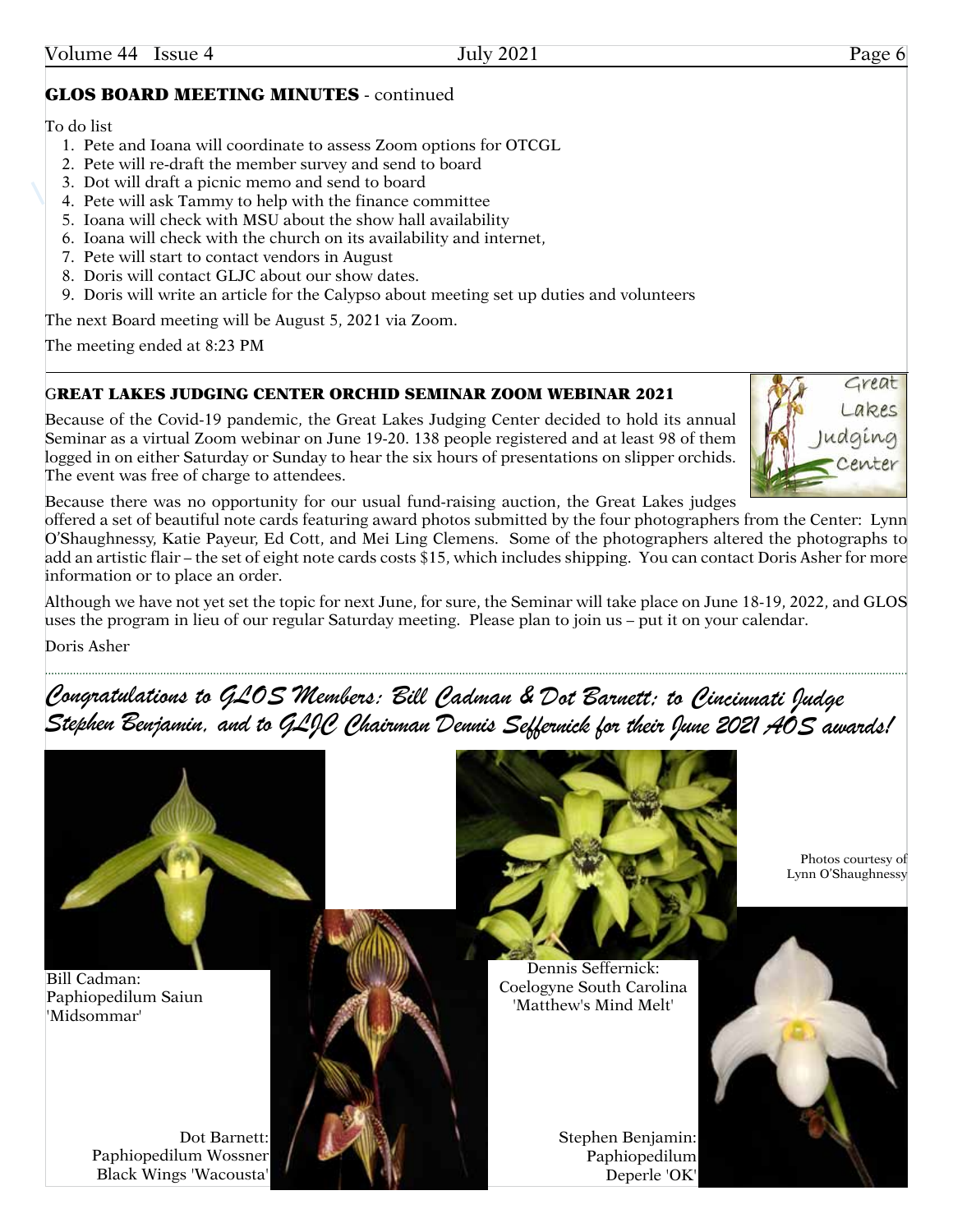### NOTES FOR TREASURER'S REPORT GLOS JUNE 3rd - Doris Asher, Treasurer

Current period April 1 – May 28

- a. Net income of \$216
- b. Income -- \$922
	- i. Donations -- \$522 (includes bequest from Julie Bishop estate of \$500)
	- ii. Reimbursement of speakers' fees -- \$200
	- iii. Dues -- \$152
	- iv. Bank interest from 9 savings CD's -- \$41
- c. Expenses -- \$706
	- i. Administrative Expenses -- \$406 (includes \$270 for liability insurance, \$50 for copying, \$47 for checks)
	- ii. April and May meeting speakers' fees -- \$300

Year-to-Date July 1, 2020 – May 28, 2021

Note: This report completes most of our fiscal year, which ends on June 30th. We have only the month of June to go.

- Net income of \$1,066
- b. Income -- \$4,159
	- i. Grand Orchid Mart -- \$1,156
	- ii. Donations -- \$1,041
	- iii. Dues -- \$844
	- iv. Speakers' Fees (Reimbursement) -- \$360
	- v. All-State Meeting Reimbursement from Societies -- \$328
	- vi. Donations for Paper Calypso's -- \$219
	- vii. Credit Union interest -- \$210
- c. Expenses -- \$3,094
	- i. Speaker's fees (@\$1,325) August, September, October, November 2020, January 2021, March, April, May 2021 meetings: Picnic Pavilion rental)
	- ii. 2021 Show ribbons and trophies -- \$854
	- iii. Administrative Expenses -- \$565
	- iv. Donations -- \$350 (\$150 to GLJC, \$100 to Michigan Nature Association, \$100 to Nature Conservancy)
- d. Total Assets = \$18,966, of which \$12,974 is in 9 CD's with varying maturity dates; checking account has \$5,987

Budget Reconciliation Year-to-Date July 1, 2020 – May 28, 2021

- a. Actual income = \$4,159 (compared with budgeted amount of \$2,411)
- b. Actual expenses =  $$3,094$  (compared with budgeted amount of  $$2,551$ )
- c. Under budget =  $$1,066$

### VOLUNTEER NEEDED (from Doris Asher)

I am not sure how it happened that I have taken on so much on behalf of GLOS, but I would like to divest myself of one of my GLOS responsibilities.

Specifically, I would like to turn over the responsibility for setting up our meeting room to someone else. This involves storing our meeting equipment and supplies as well as our food supplies, including all of the GLOS food supplies we use at the Show.

I want to continue with my work as our Treasurer and Membership Chair – I would greet everyone as he/she arrives at our meeting, deal with our name badges, sell raffle tickets, and take care of our silent auction.

I would continue to store all of our things relative to setting up our displays at away shows plus things such as skirting for our own Show – just not the things related to our Show's Hospitality function.

Is this a task that you can take on (storage of meeting equipment, storage of food supplies for meetings and our show, and helping set up our meeting room)?

Thanks so much for considering this need. Please phone or email me if you would like more information or if you would like to see how much material you would need to store.

If there is someone who is willing to assume this responsibility, I would be grateful.

Doris Asher – 517-332-0004; [asherdoris44@gmail.com](mailto:asherdoris44@gmail.com)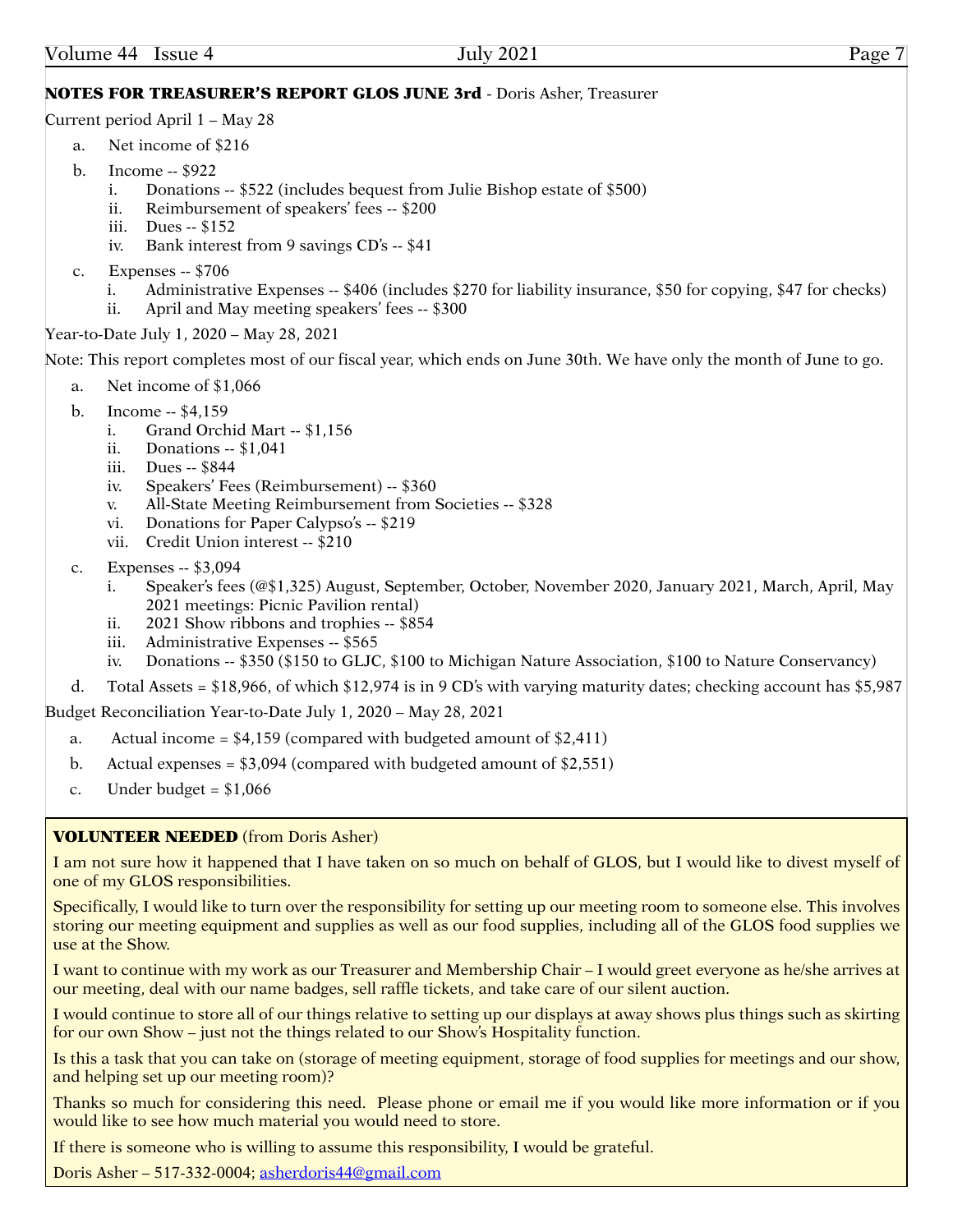### MEET NEW GLOS MEMBER MOLLY BACON

Hi. I am Molly Bacon,

Though I am a very new GLOS member of only a few weeks, I am not new to orchids even though I just finished with a 15 year non-orchid break. About four months ago, I decided to attempt growing orchids again and now I am up to around 40.

I have always loved plants and gardening and even considered majoring in botany for a while. I did not and ended up with a career in my other love, Information Technology (IT). It seems I am always trying to grow something plant related, but mostly unusual items and not "everyone grows it" things. After recently

completing my Extension Master Gardener training, I realized I had really been growing things blindly without much good gardening knowledge at all.

My interest in orchids began in the early 1980's when I had a bouquet with Phalaenopsis in it. I was in Southern California and acquired a few orchid plants and grew them on a porch. Unfortunately, I do not remember the varieties. In 1985, my job transferred me to Georgia. The company packed and moved me and flew me to the new location. Consequently, I boxed up my small collection of orchids, included a maximum- minimum thermometer, and sent them on the moving van across the country. Unfortunately, it was December and the van arrived in town on Christmas Eve and sat at the terminal for two days. It was one of the few times a

year when the temperature falls below freezing in that part of Georgia. A few plants did survive, and they spent their time in an extra bathroom.

After only a couple years in Georgia, I was transferred to western Tennessee. Here is that same bunch of orchids when I first arrived there.

> I then found a local young man who was building and selling small Quonset hut-shaped greenhouses. After considerable reading about greenhouses and growing in them, I

pointed out some enhancements I would like in the greenhouse I was purchasing. He obliged me and I had my first greenhouse. I added a thermostatically controlled exhaust fan, a humidifier, a heater, some benches and soon I had a greenhouse full of orchids.

I joined the local orchid society and, of course, through plant swaps and sales, I acquired even more plants, learned a great deal, met orchid people and we still keep in touch.

Six years later, I moved back to Georgia and this time bought a larger, commercially built greenhouse. I was able to grow and bloom some plants that won ribbons at some shows.

Unfortunately, after about 8 years, the surrounding trees of the heavily wooded countryside where I lived had grown and over-shaded my greenhouse, which totally changed the growing

environment. Combine that change with spending over a year on a high-profile project where I worked 12-14 hours a day at least 6 days a week, and most of my orchids were neglected and suffered. I decided to give away all the plants, the supplies, and the greenhouse. At that point, I was only growing a small amount of container vegetables in the front yard.

Fast forward to retirement in 2017. I moved "back home". I grew up in Michigan but had been gone since 1965. I currently live out in the country, on a small lake, between Gladwin and Houghton Lake, which is about 100+ miles from most of you in Lansing and the surrounding areas. I am discouraged with the thought of trying or being able to afford and maintain a greenhouse in the cold of Michigan. After a couple of years, I decided I could take this unused room with three small south-facing windows, no added heat or A/C, and create a "garden" room. I would be able to control the temperature, light and humidity using a heater, humidifier, additional grow lights, and an oscillating fan.

While growing orchids in the greenhouses in the past, I also had a few citrus trees in containers. So, I first decided I might try the citrus to see how that would work. I have kept them alive but have not had any real success with setting fruit or even getting blooms on most of them. I

> also have a couple of fig trees and actually had a fig this year, until I "cooked" it, along with the few lemons I finally had and many of the citrus trees. I was gone for two weeks mid-May during probably the hottest period we've had so far this year. My garden room got up to 90 for 5 days in a row. There was no one around to come open a window or add extra water to the plants. Gee, who would have expected that in mid-May?

> After two years of playing with plants in my garden room, I just had to try some orchids. This winter Romence Gardens, in Grand Rapids, got a shipment of orchids and I had to go to buy some. It started with those 6 (a couple of paphs, dendrobiums, oncidium variants, and a phaius) and now, four months later, I have almost 6 times that many.

> > continued on p.10











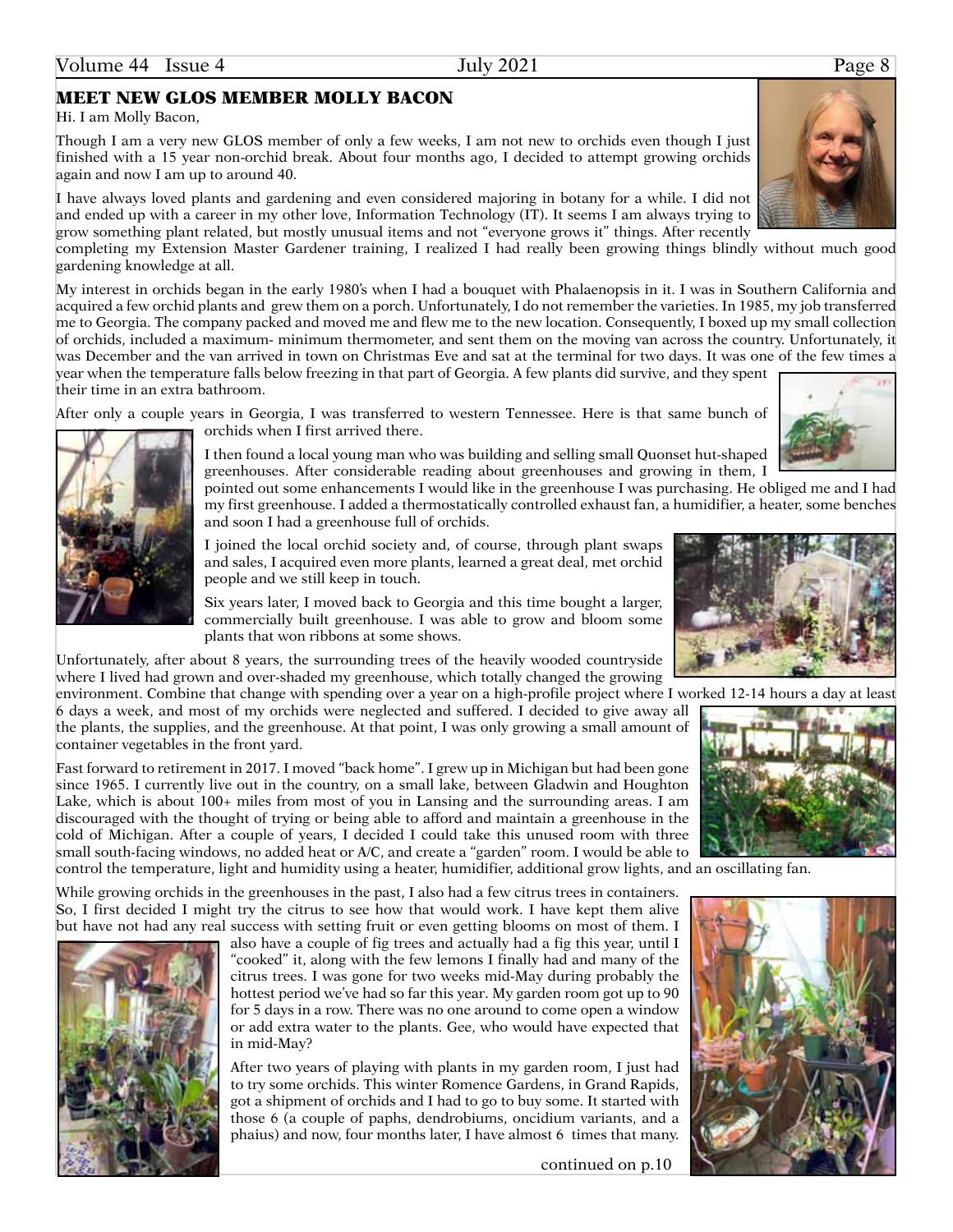# MEET GLOS MEMBER PETE OSTLUND

### Pete's Orchid Growing Adventure:

I bought my first orchid in 1995 (or a year or 2 earlier) at a GLOS orchid show. It was Phragmipedium Sedenii from Owen Neil's Orchids (see pic). I still have that orchid and the original tag. I bought a couple more orchids the following year at the GLOS show, and then started visiting Porter's Orchids in Grand Ledge (they were located not very far from my house). I would go there regularly and always find something new. Dot and Brenda worked there, and they encouraged me to come to the GLOS general meetings. Before too long, I was attending meetings and hooked on orchids.





canaliculatum (which I obtained from a flask) mounted on cedar, plastic and tree fern, as well as growing in clay pellets. I think the tree fern and clay pellets have been equally successful.

continued on p.10



I grew orchids inside my house until 2016. I was constantly figuring out ways to have

more orchids in my living room (I made shelves, moved furniture, etc.). I had an addition built in 2000, and with that I had a room designed just for my orchids. With south and west exposure, 3 shelving units, a humidifier and overhead fan I thought I was all set (see pic). I managed to get around 200 orchids into that growing area. Still there were orchids I would see that I wanted, but I didn't have the space for them.

Dot grew orchids inside too, with orchids crammed into multiple areas. Then she built a greenhouse. Boy, did I envy her! I thought it would be nice if one day I could have a greenhouse. Around 2015 I finally decided my dreams of having a greenhouse had waited long enough. I still had several years of work before I retired, and I knew I could afford it to build it at that time. So I started down that path and soon construction was underway. Not long after that, I got a puppy. Having a puppy and greenhouse under construction was enough for me to say "Time to Retire,f" so I gave my notice at work (2 or 3 years earlier than I planned).

My collection has grown and changed over the years. Cattleyas, phrags and paphs used to be 75% of my collection. In the last year Dendrobiums have clearly taken over the top spot. Most of them are species. I've been rearranging my greenhouse once again trying to find the right balance of space, light and watering for the orchids I have.

I dabble with trying to grow (and hopefully bloom) many genera. To me growing orchids is just a big on-going experiment. I like the challenge of growing something I haven't tried before, or something

I failed at before. And in the process I learn something new. I also like to experiment with growing the same orchid multiple ways. I have dendrobium

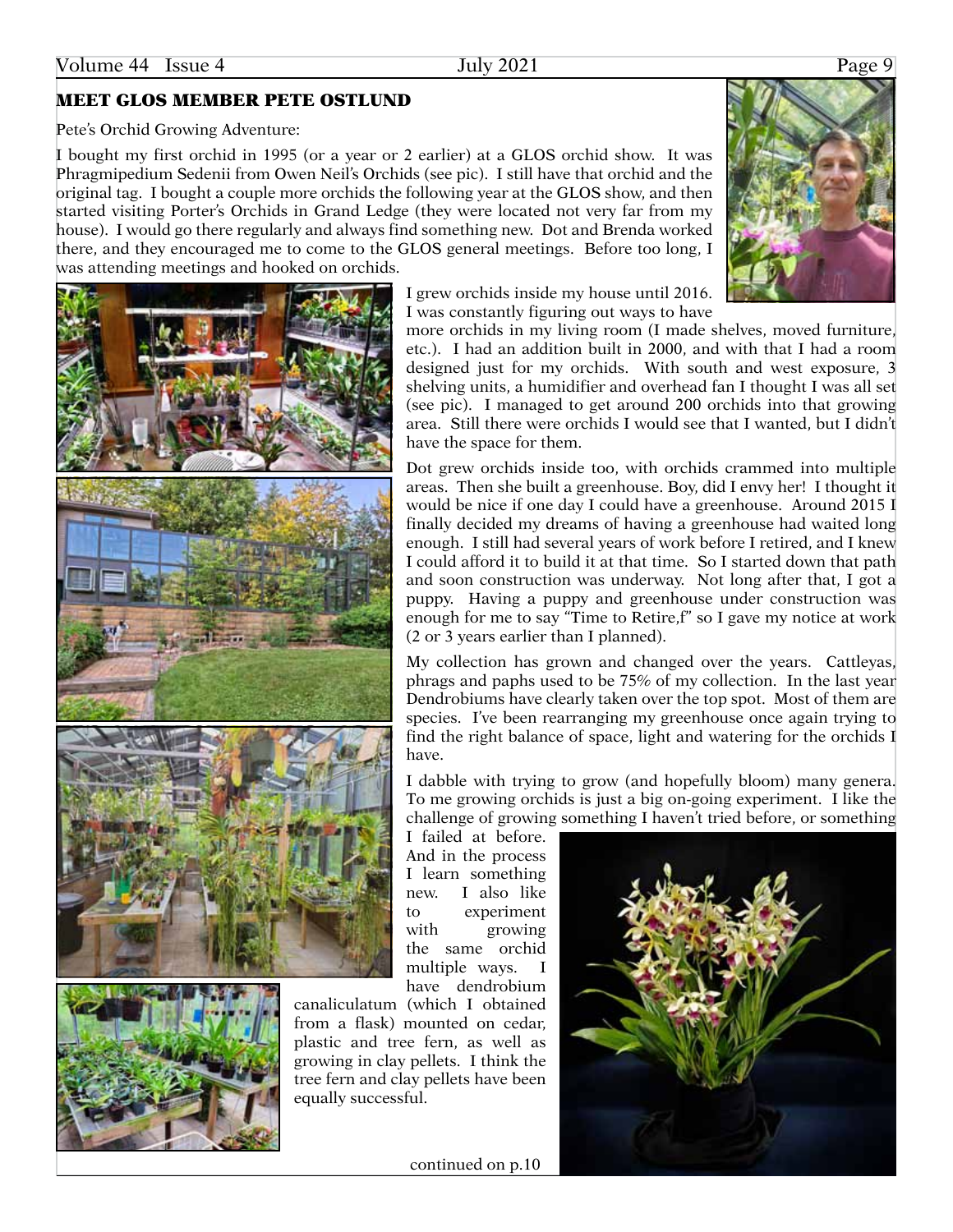# **MEET MOLLY BACON** continued

Though phals first attracted me, I have stayed away from them since they seem to be everywhere. I especially like small species, so I have been mostly buying those lately. Where do I get them? So far, it has been from different online sources, some commercial growers, eBay, and Etsy.

Though I just said I could control the light, it is my biggest challenge. I am trying to figure out what's what and needed in lighting and how to determine what I am actually providing. I even asked a lighting question on the latest AOS Greenhouse Chat and got back, "I cannot really answer it, but the Orchids Magazine will have a 5-part series on lighting starting shortly." So, if anyone out there has some advice on determining lighting with indoor growing, please send it my way. I need something more than my current guesstimate and gut-feelings.

Finally, after watching Jill Wood's Wardian cases presentation on GVOS's virtual orchid show a few months ago, I have acquired a couple of front-opening reptile cases and am trying to create my own cases for the species. Of course, adding those will require rearranging the whole garden room. So, for right now, the orchids are all poorly packed together as seen here.

I want to add, that having a variety of orchids with different growing conditions, made me create a spreadsheet to keep track of all of their needs. This has led to using wooden skewers,

which help me to measure moisture in the media, and then adding coded flags with indicators of light, temperature, and water. That way I can keep track of which ones need to be kept moist or dry out, and what light-level they need. Maybe this suggestion will help someone else.

Being so far away, I will have to pick and choose when I will be able to travel and make meetings. However, I do hope to meet some of you soon. Photos courtesy of

Molly Bacon

# MEET PETE OSTLUND continued





You should note that I've killed multiple den. canaliculatums in the past, so I'm quite happy with my recent success.

I also took a liking to orchids that go dormant in the winter (catesetums, habenarias, cynorkis, etc.). I have well over 50 of these types. I get a break from taking care of them during the winter, and then I have the anticipation of the new growth starting in the spring. Many of the dendrobiums also need much less care in the winter (many species require

a cool and drier winter rest in order to bloom).

In the last couple of years I've been growing orchids from flasks. When I tried growing from flask many years ago, I failed miserably. Lately I'm having good success. I think the greenhouse conditions help with that, but my knowledge about caring for seedlings has improved too.

> Photos courtesy of Pete Ostlund



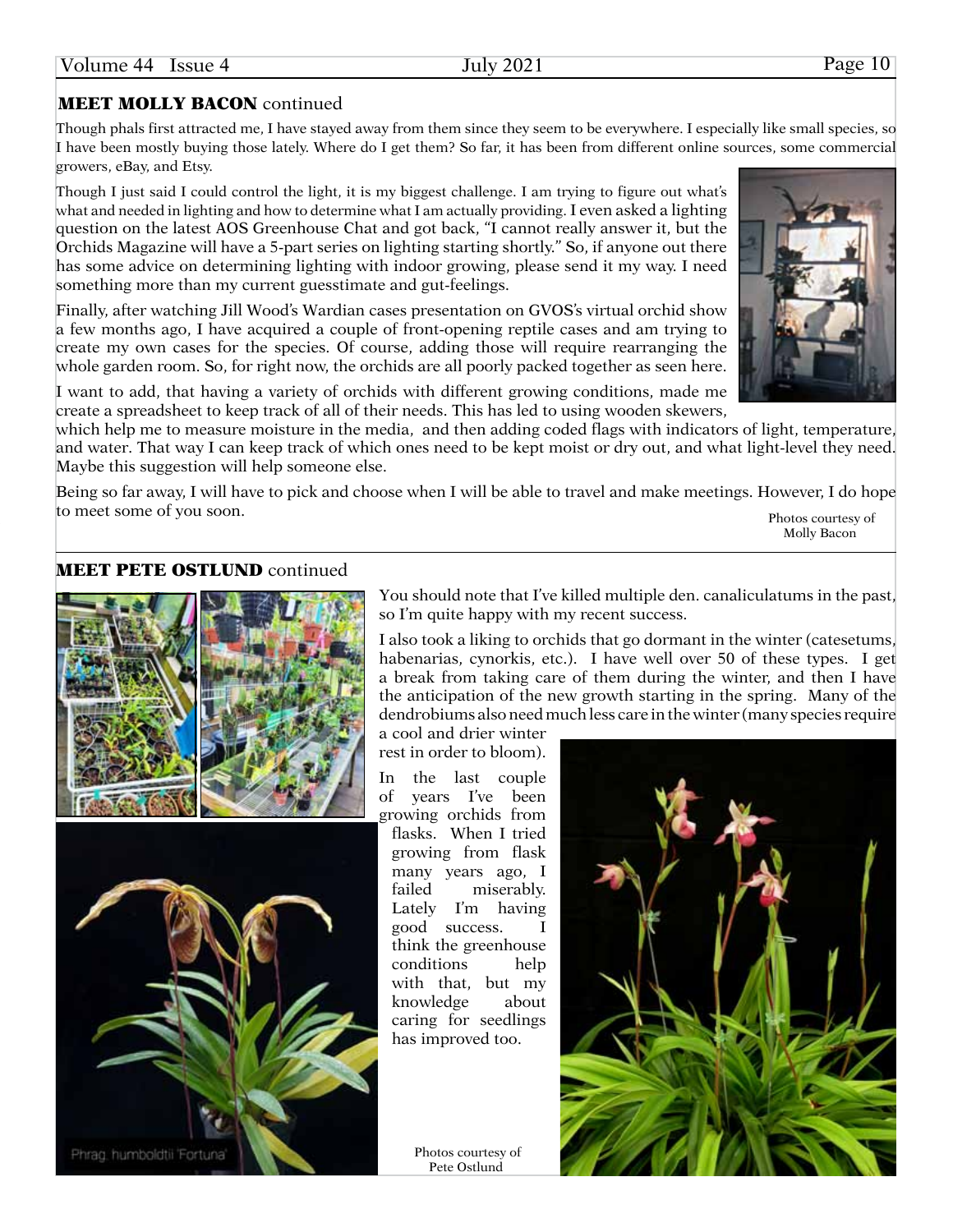

# **Orchid Notecard Packs**





- · \$15 USD per pack of 8 includes 1 of each and free shipping · Folded note card is blank inside plus envelope
- · Visit glic.org for payment & shipping info

Since this year's Great Lakes Judging Center seminar was virtual, they decided that, in lieu of an auction, note cards will be offered for sale to help raise a little money for the Great Lakes Judging Center. Excited? Wait until you see the note cards!

The GLJC center has four photographers (Katie Payeur, Ed Cott, Mei Ling Clemens and Lynn O'Shaughnessy) and each were asked to submit photos to support this endeavor. Two were selected from each photographer. Some are artsy, some are award photos…and all are amazing! Have we tempted you yet?

Ordering:

There are no order forms. Send your order request to [gljc.judges@gmail.com.](mailto:gljc.judges@gmail.com) Include your name, your address, your contact information and whether you intend to pay by U.S. check or by PayPal Friends and Family (sometimes called Gift Donation by PP). You will receive a reply confirming your order and indicating the address to mail your check or the PayPal account. Dave Miller will be keeping track of orders.

#### AN IN-PERSON ORCHID EVENT!

The Miami Valley Orchid Society and the Cincinnati Orchid Society are putting on their first "Ohio Valley Orchid Fest" in Dayton, OH, on August 27-29. In addition, the Mid-America Orchid Congress is meeting at that time. The website:

<www.ohiovalleyorchidfest.com> is chock-full of information about the event including the registration information and the list of vendors selling there.

If you have questions, please contact Doris Asher ([asherdoris44@gmail.com](mailto:asherdoris44@gmail.com)).

# **Ohio Valley Orchid Fest 2021**

### **August 27-29**

**Emmanuel Lutheran Church 4865 Wilmington Pike Kettering, Ohio** (Corner of Rahn and Wilmington)

Join us for a weekend of Orchids, Food and Fun for the Entire Family!

### **Orchid Show**

vent By:

Orchid Sales - Orchids, Supplies and Related Items! **AOS Judging and Ribbon Judging Demonstrations Speakers Auctions Food Trucks Fun Family Activities** 

Make it a Long Weekend Vacation! Other Things to Do While in Town: Dayton Cincinnati Email us and we can help with ideas